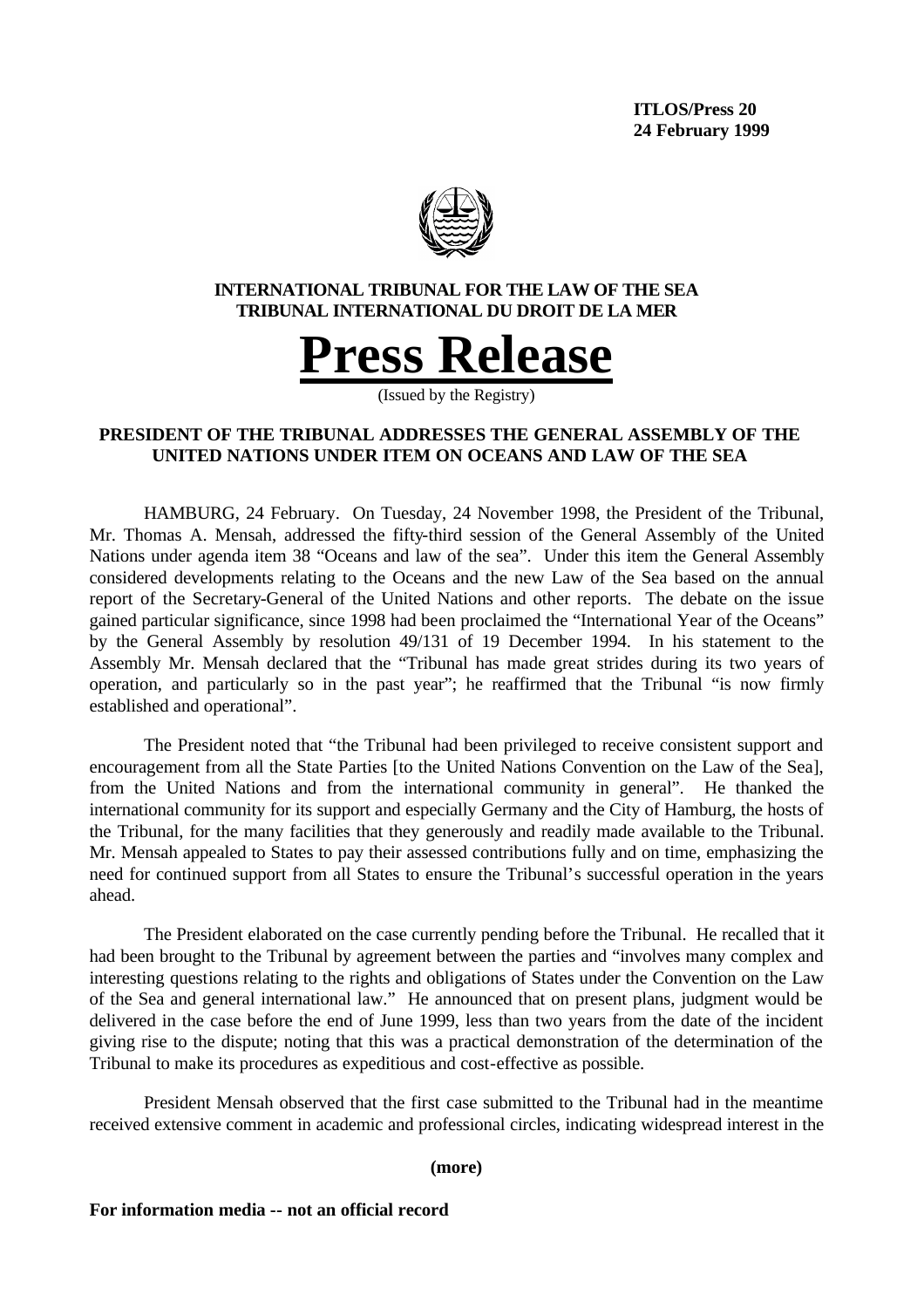## **Press Release ITLOS/Press 20 24 February 1999**

innovative provisions of the Law of the Sea Convention dealing with the prompt release of vessels and their crew as well as in the work of the Tribunal in general.

In his statement, the President also called upon States to sign and ratify the Agreement on the Privileges and Immunities of the Tribunal and to make declarations under article 287 of the Convention indicating the forum for the settlement of disputes that may arise out of the Convention.

#### **Other statements under the item "Oceans and law of the sea"**

Statements were made by the representatives of Argentina, Australia, Austria (on behalf of the European Union), Bolivia, China, Croatia, Cyprus, Egypt, Federated States of Micronesia, Finland, Iceland, India, Indonesia, Jamaica, Malta, Marshall Islands, Mexico, Monaco, New Zealand, Nigeria, Norway, Philippines, Republic of Korea, Russian Federation, Senegal, Trinidad and Tobago, Ukraine, Uruguay, Vietnam and the United States.

Many representatives voiced concern over the increasing number of incidents of piracy and armed robbery at sea. The representative of Finland, Ms. Marja Lehto, said the violence of some attacks required urgent attention. The representative of Indonesia, His Excellency Mr. Arizal Effendi, said that in 1997 there had been 47 reported attacks in and around his country alone.

His Excellency Mr. Paul Badji of Senegal, the President of the Eighth Meeting of States Parties to the United Nations Convention on the Law of the Sea, observed that the Eighth Meeting had put much emphazis on the 1999 budget of the Tribunal. He said that even though it had been less than what had been asked for, the Tribunal should be able to carry out its duties in the terms of the Convention. Arrears by many States were increasing and he appealed to States to pay their contributions in full.

His Excellency Mr. Satya N. Nandan, the Secretary-General of the International Seabed Authority, was also among those addressing the General Assembly. In his address, he appealed to the Assembly to have periodic meetings "dedicated to ocean affairs with adequate time and an agenda that provides for discussion of a variety of topical issues". This to respond to the increasing pressure on the ocean environment brought about by the rapid economic, scientific and technological developments.

### **Meetings with dignitaries**

While in New York to address the General Assembly of the United Nations, President Mensah met with many United Nations officials. He also consulted with the President of the General Assembly, His Excellency Mr. Didier Opertti, his Chef de Cabinet, His Excellency Mr. Julio Cesar Lupinacci, and Special Adviser, His Excellency Mr. Felipe Paolillo, shortly before the General Assembly took up the item Oceans and law of the sea.

In addition, President Mensah called on His Excellency Mr. Dieter Kastrup, the recently appointed Permanent Representative to the United Nations of Germany, the host country of the Tribunal. The President was accompanied by the Registrar of the Tribunal, Mr. Gritakumar E. Chitty.

#### **(more)**

#### **For information media -- not an official record**